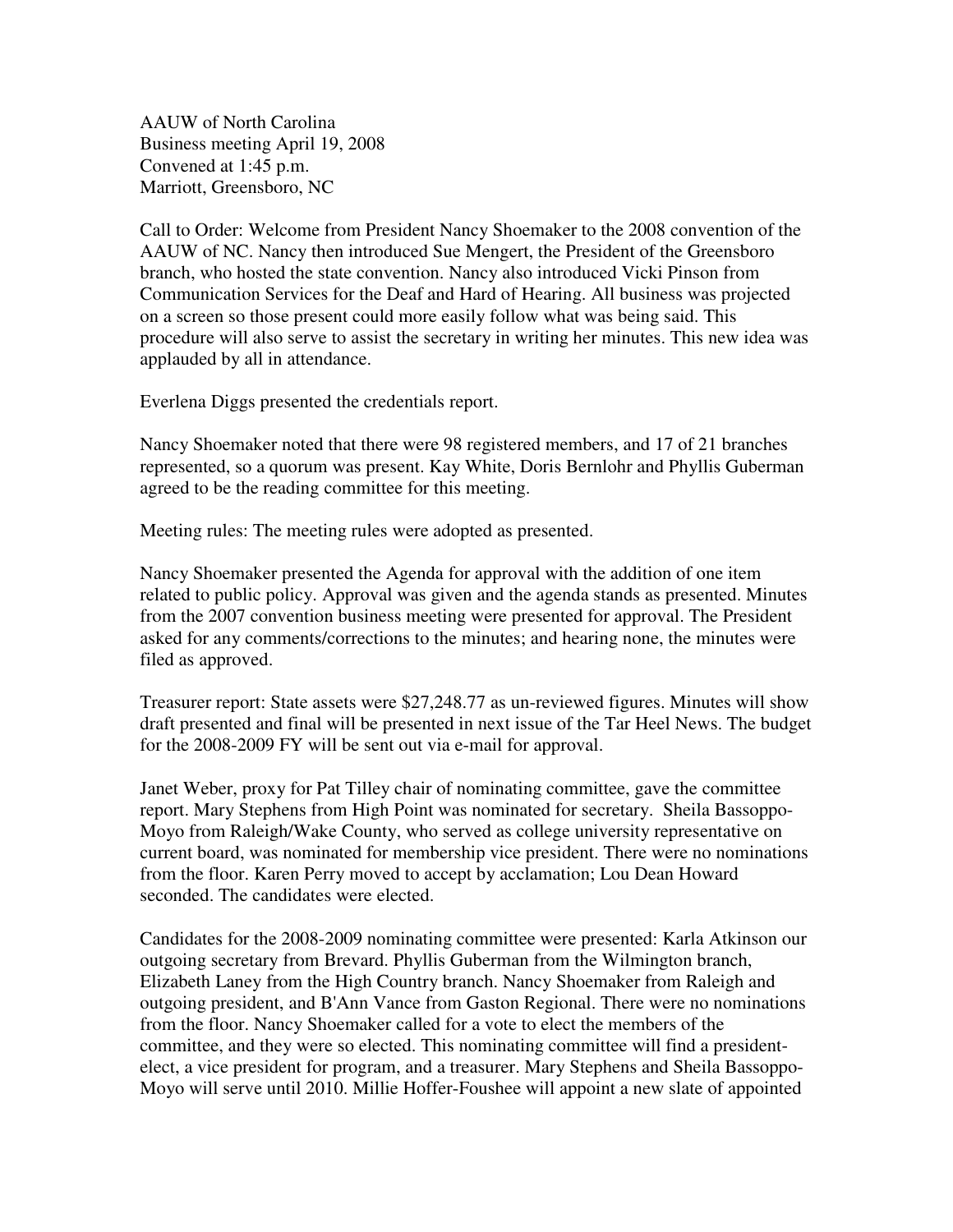officers. A key position will be the Tar Heel News editor. Connie Gamble Osche as communication chair has overall responsibility for that area.

Sheila Bassoppo-Moyo: We would like to recognize branches that took the initiative to publicize the advocacy tool kits that we distributed to branch presidents at the meeting in High Point. Branches were contacted to find out what was done with the advocacy tool kits. Some responses were received from certain branches. Kay White reported that toolkits were passed on to UNC Chapel Hill library. Mary Peterson and Sheila Bassoppo-Moyo presented recognition certificates to the following branches for participating in this program: Brevard, Chapel Hill, Greensboro, Raleigh/Wake County, Salisbury, Sandhills/Southern Pines, Statesville, Twin Rivers/New Bern, and Winston-Salem

## Awards:

Membership report: Barbara White, membership vice president, was unable to be here today. Nancy Shoemaker had certificates for membership. The following branches were recognized.

Certificates for membership: Gaston Regional and High County both increased membership by 5%, Wilmington and Bryson City increased by 6%, Brevard increased 7%, Tryon by 9%, Chapel Hill by 14%, Salisbury by 18%, and High Point by 21%.

Fundraising: Lill Van Order: This year with fundraising we considered any part of AAUW that your branch or you gave to: AAUW, the AAUW Educational Foundation, the AAUW Legal Advocacy Fund, and the AAUW Leadership and Training Institute.

Awards in overall giving to: Tryon area  $10^{th}$  overall giving and Chapel Hill is  $9^{th}$ . The others are  $8^{th}$  Hendersonville,  $7^{th}$  Raleigh Wake,  $6^{th}$  Charlotte,  $5^{th}$  Winston-Salem,  $4^{th}$ Asheville,  $3<sup>rd</sup>$  Wilmington,  $2<sup>nd</sup>$  Greensboro, and  $1<sup>st</sup>$  Brevard.

Per capita giving:  $10^{th}$  place is Asheville,  $9^{th}$  High Point,  $8^{th}$  Jacksonville Regional,  $7^{th}$ Gaston Regional,  $6<sup>th</sup>$  Wilmington,  $5<sup>th</sup>$  Greensboro, 4th Charlotte,  $3<sup>rd</sup>$  Raleigh Wake,  $2<sup>nd</sup>$ Winston-Salem, and 1<sup>st</sup> Brevard.

A special award goes to Franklin County for a donating its remaining funds to the Educational Foundation when it disbanded.

Nancy Shoemaker presented awards for overall excellence to the following Branches of Distinction: Brevard, Chapel Hill, Gaston Regional, High Point, Tryon, and Wilmington These branches demonstrated membership growth, received a fundraising award, and demonstrated commitment to programming by being represented in the AAUW NC 100 Club or participating in the Young Advocates Tookit project. [It was later determined that Greensboro should have been included in this list.]